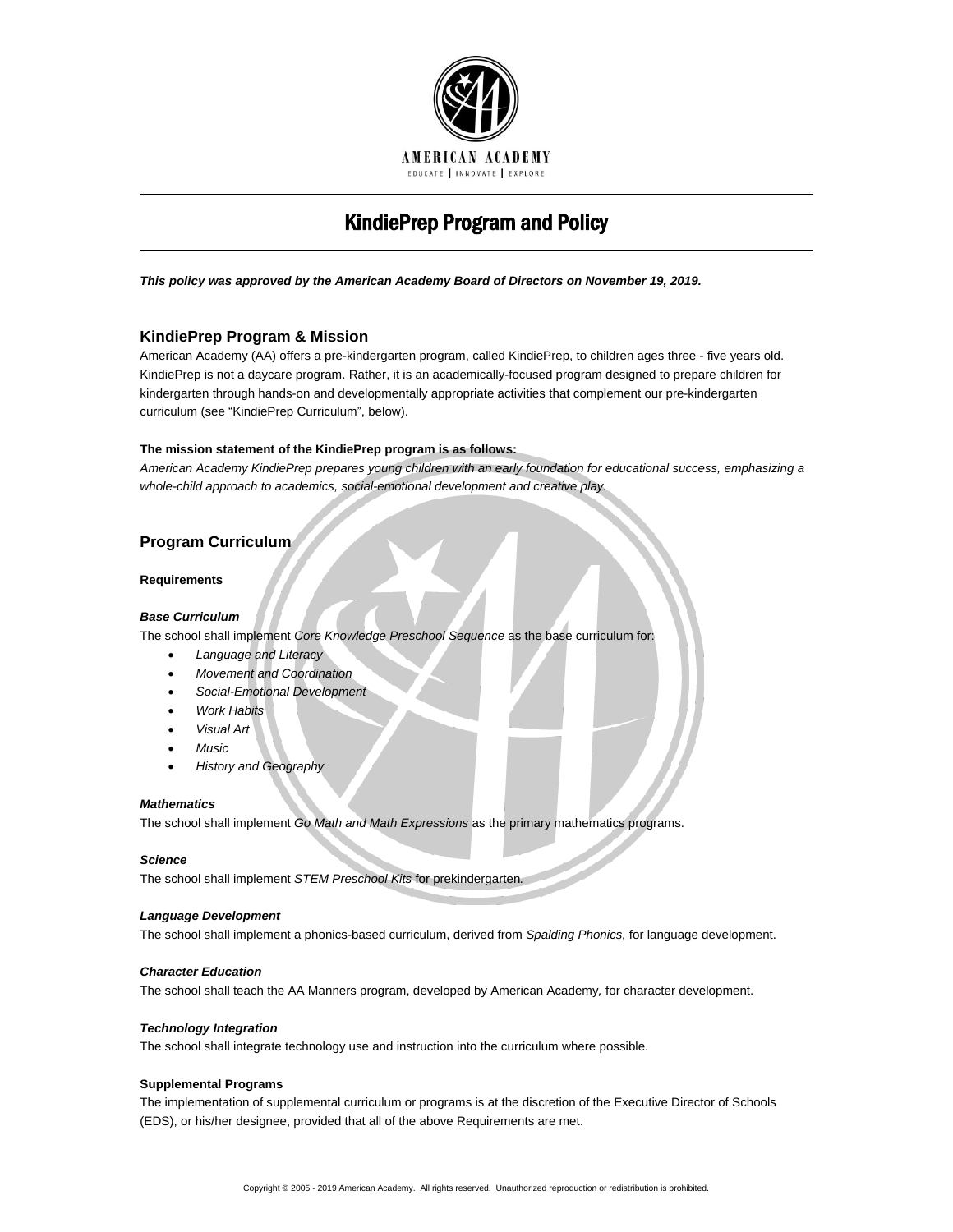# **Program Options**

American Academy offers a variety of full-day program options. The same curriculum requirements (see "KindiePrep Curriculum", above) will be followed in all programs, though modified to the constraints of each program's day/time schedule.

# **Program Cost**

A KindiePrep contract must be signed and turned in with the \$225 non-refundable registration fee within one week of accepting a program spot in order to secure enrollment in KindiePrep.

# **Tuition**

American Academy does not receive taxpayer funding for its KindiePrep program; therefore, the program is entirely tuition-based. Tuition schedules will be reviewed annually and modified as deemed necessary by the Executive Director of Schools or his/her designee. The current tuition rates will be posted in the KindiePrep Parent Handbook and on the KindiePrep website.

Tuition will be withdrawn from the provided account monthly on the first business day of each month.

#### **Fees**

There is a \$225 non-refundable registration fee. In addition, there will be a school supply list provided each year for parents to purchase.

The Executive Director of Schools or his/her designee may designate an additional student fee as necessary for curriculum, supplies and/or technology.

Fee schedules will be reviewed annually and modified as deemed necessary by the Executive Director of Schools or his/her designee.

#### **Non-Payment**

If tuition or fees are not paid on time, American Academy will require payment no later than the 15<sup>th</sup> of the month including a late fee of \$50.00 and all applicable bank fees. The school reserves the right to dis-enroll a student and/or turn the account over to collections due to an outstanding balance.

# **Withdrawal from Program**

To withdraw from the program on or before March 5, 30 days written notification must be provided to the KindiePrep Director. If notice is provided on or before the first business day of the exiting month, the parent will not be charged for the following month through the end of the school year. Tuition through the end of the exiting month is non-refundable. KindiePrep students that withdraw before the end of the school year are not eligible for priority enrollment into AA's KindiePrep or Kindergarten program the following school year (the family must re-enter the lottery to be considered for reenrollment).

Families withdrawing after March 5 will be responsible for tuition payments for the remainder of the school year.

\* \* \* \* \* \* \* \* \* \* \* \* \* \* \* \* \* \* \* \* \* \* \* \* \* \* \* \* \* \* \* \* \* \* \* \* \* \* \* \* \* \* \* \* \* \* \* \* \* \* \* \* \* \* \* \* \* \* \* \* \* \* \* \* \* \* \* \* \* \* \* \* \* \* \* \* \* \*

# **POLICY HISTORY**

*Original:* approved by the BOD on June 19, 2013 *Revision 1:* approved by the BOD on April 5, 2014 *Revision 2:* approved by the BOD on October 7, 2014 *Revision 3:* approved by the BOD on March 3, 2015 *Revision 4:* approved by the BOD on May 21, 2019 *Revision 5:* approved by the BOD on November 19, 2019

## **SUMMARY OF REVISION 1**

Removal of referenced to half-day.